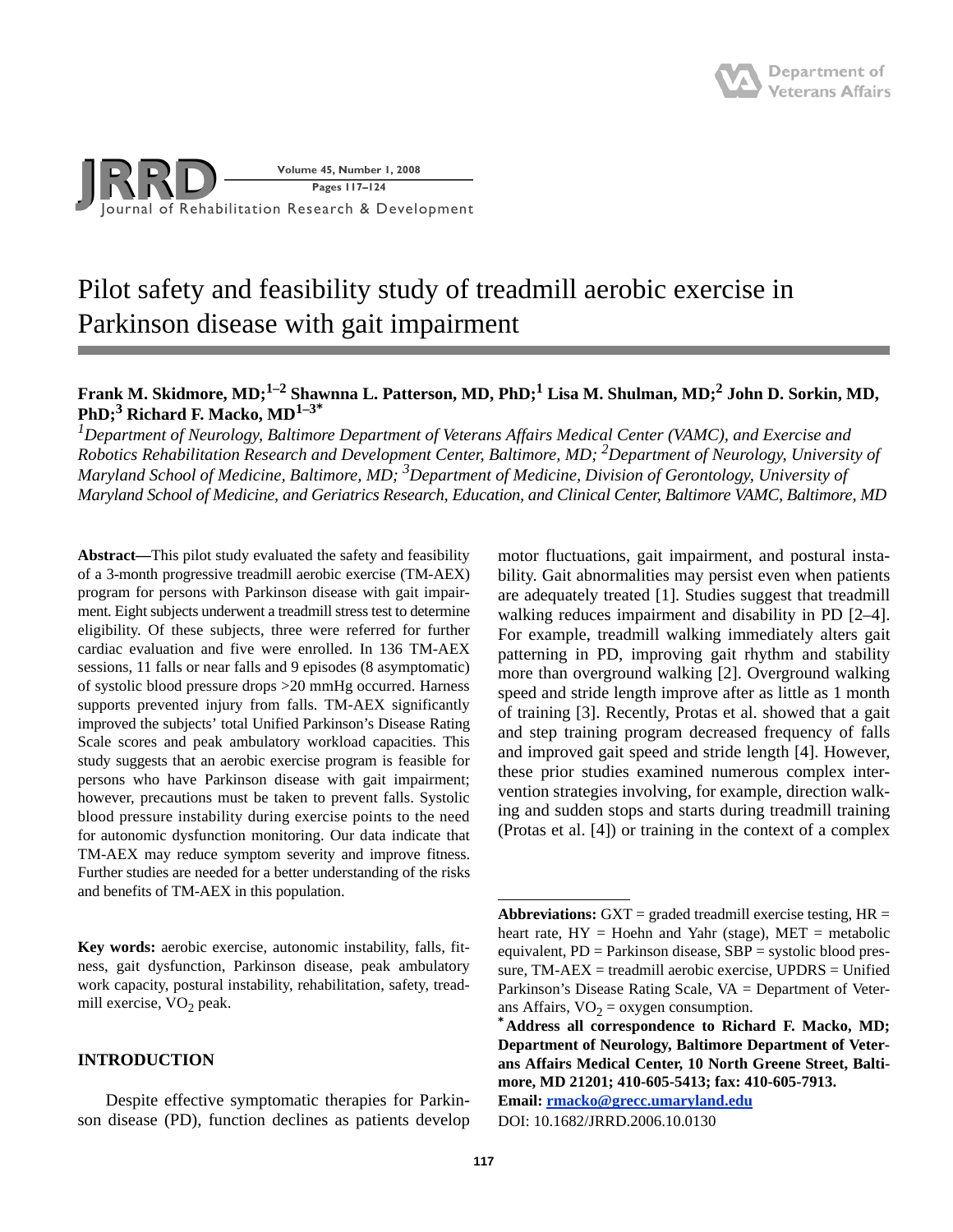body weight-supporting paradigm (Miyai et al. [3]). We were interested in evaluating whether a straightforward, progressive aerobic training program that could be easily translated to a community setting would be beneficial and safe. A small study  $(n = 4)$  supported the feasibility and efficacy of aerobic training in patients with mild PD [5]; however, prior studies did not investigate aerobic training in individuals who have significant gait impairment or postural instability as a result of PD. Additionally, questions about the safety and feasibility of an aerobic training regimen have not been adequately addressed. This study investigated the hypothesis that progressive treadmill aerobic exercise (TM-AEX) for 3 months is safe and feasible for patients with PD who exhibit gait impairment. Improvements in disease severity, ambulatory function, and cardiovascular fitness were also evaluated.

## **METHODS**

## **Subjects**

Neurologists trained in evaluating movement disorders referred individuals meeting the standard accepted United Kingdom Parkinson's Disease Society Brain Bank criteria for a definite diagnosis of idiopathic PD [6]. These standard Brain Bank criteria for PD diagnosis include bradykinesia and at least one of the following: (1) muscular rigidity; (2) 4 to 6 Hz resting tremor; and (3) postural instability not caused by primary visual, vestibular, cerebellar, or proprioceptive dysfunction. We also required at least three of the following eight supportive features to definitively diagnose PD: (1) unilateral onset, (2) presence of rest tremor, (3) progressive disorder, (4) persistent asymmetry most affecting the side of onset, (5) excellent (70%–100%) response to levodopa, (6) severe levodopainduced chorea, (7) levodopa response for  $\geq$ 5 years, and (8) clinical course of  $\geq 10$  years. The individuals selected for participation did not have any of the 15 standard Brain Bank diagnostic criteria that exclude a PD diagnosis (such as rapidly progressive dementia and gaze palsy).

Subjects were recruited from the Baltimore Department of Veterans Affairs (VA) Medical Center and the University of Maryland PD and Movement Disorders Center. The University of Maryland School of Medicine Institutional Review Board approved the protocol, and we obtained informed consent from all subjects. The main inclusion criteria were diagnosis of levodoparesponsive PD; Hoehn and Yahr (HY) stage  $\geq$ 2; and presence of gait impairment, including dragging of the affected leg, freezing, or festination. We performed all

evaluations while the subjects were "on" within 3 hours of medication intake. We requested subjects to come in for evaluations in the on state and used an additional dose of medication to maintain the on state for assessment and training when necessary.

Subjects were screened for dementia and depression and evaluated with the Unified Parkinson's Disease Rating Scale (UPDRS) [7], HY scale [8], and Schwab and England Activities of Daily Living Scale. We excluded patients with Mini-Mental State Examination [9] scores of <24, untreated depression, or medical/orthopedic conditions that would interfere with exercise.

## **Treadmill Exercise Testing**

Eligible individuals first underwent an initial zeroincline treadmill tolerance test to evaluate their ability to ambulate and then a screening treadmill stress test (graded treadmill exercise testing [GXT]). A protocol based on a modified Bruce protocol was used for the initial GXT. The GXT was started at the subject's selfselected comfortable walking speed. Then, treadmill speed or incline was increased according to a protocol that we validated for use with stroke patients [10–12]. All subjects wore a gait belt to improve stability, and a spotter stood behind subjects during both treadmill evaluations.

Subjects without signs of cardiac ischemia on the screening GXT were evaluated with a progressive GXT on a separate day at least 1 week later. During the progressive GXT, subjects exercised to peak volitional fatigue (peak effort). We used open circuit spirometry to measure oxygen consumption  $(VO<sub>2</sub>)$  peak [11–12]. We performed two  $VO<sub>2</sub>$  peak evaluations and used the highest heart rate (HR) of the three evaluations (including the GXT or either of the two  $VO<sub>2</sub>$  peaks) to determine the subject's target peak HR. Estimated maximal treadmill walking workload capacity (expressed in estimated metabolic equivalents [METs]) was calculated from the treadmill incline and velocity during the progressive GXT. Estimated METs were calculated from the treadmill speed and incline based on American College of Sports Medicine guidelines.

## **Gait and Balance Evaluations**

We used four tests to assess ambulatory function preand postintervention. The first test consisted of a 9.1 m walk. In this test, each subject walked at a self-selected pace. Mean velocities (meters per second) based on an average of three trials were calculated from three timed trials separated by a rest interval. In a second test, after a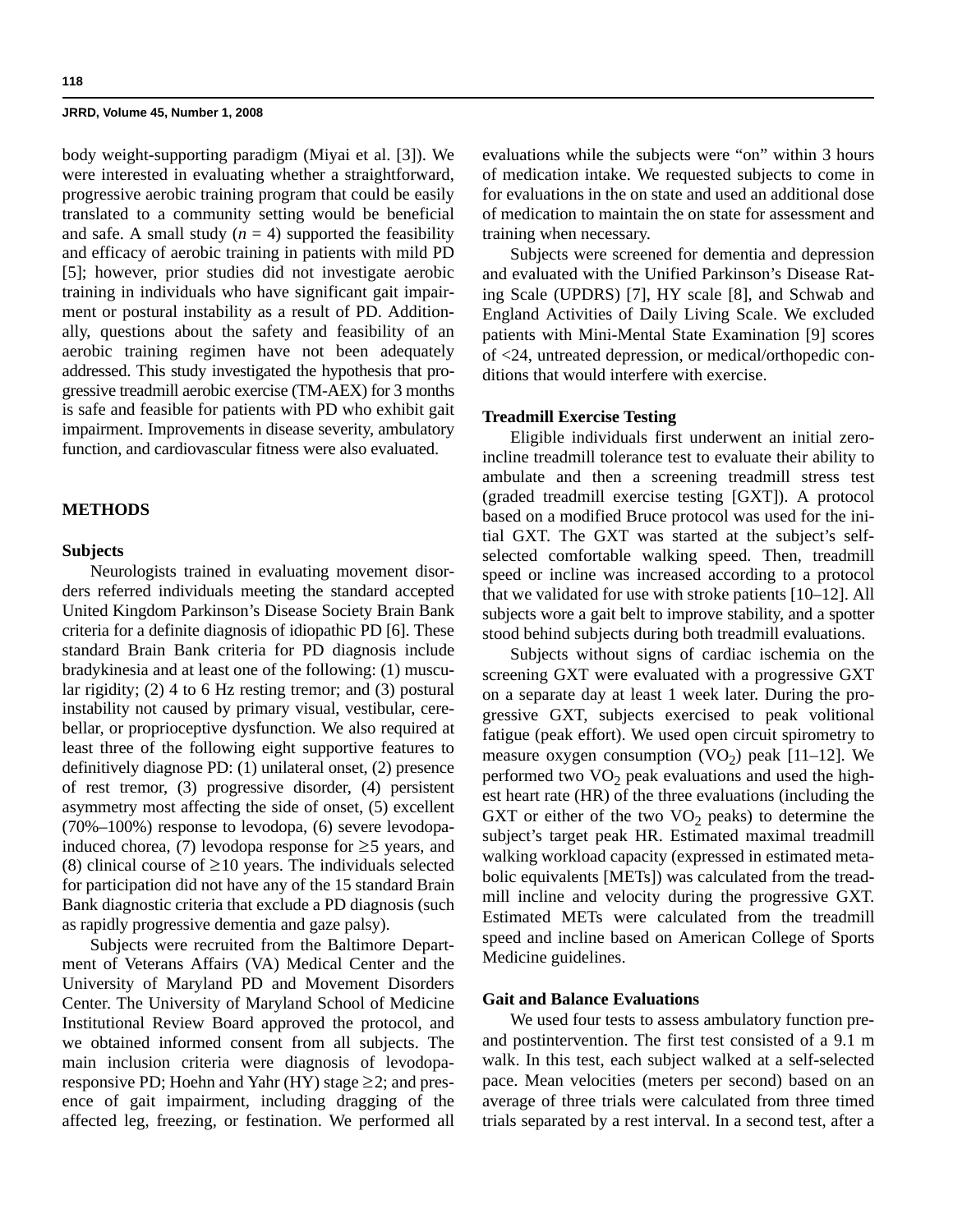5 min rest interval, the first test was repeated at the subject's fastest comfortable pace. For the third test, after 20 min of rest, the subjects performed a timed 6 min walk and we measured the distance traveled around a 30.5 m track. In the final test, we determined routine daily ambulatory activity by using a microprocessor-linked step activity monitor (Cyma Corporation; Mountlake Terrace, Washington) that made a 48 h recording of the number of strides. The pager-sized stride counter was strapped to the subject's right leg above the lateral malleolus. We compared visually counted strides with step activity monitor- counted strides during a 1 min floor walk to validate accuracy for each subject [13].

## **Treadmill Aerobic Exercise Training**

Subjects started the TM-AEX training at their comfortable walking speed for 10 to 20 min, with training parameters altered according to their ability to tolerate the exercise. We monitored cardiac safety and initially ensured that subjects did not exceed 10 to 20 min at 40 to 50 percent of maximal HR reserve, as calculated by the Karvonen formula [12]:

$$
T = (HR_{\text{max}} - HR_{\text{rest}}) \times (percent intensity) + HR_{\text{rest}} \quad ,
$$

where  $T =$  target HR, HR<sub>max</sub> = maximal HR, and HR<sub>rest</sub>  $=$  resting HR. We described use of the Karvonen formula to determine peak exercise capacity in our previous work with stroke patients [10–11]. In this case,  $HR_{max}$  and HRrest were taken from the subjects' best performance on either the GXT or one of the two  $VO<sub>2</sub>$  peak evaluations before training. Subjects incapable of continuous training performed bouts of intermittent exercise separated by rest to achieve 10 to 20 min of training. Initial velocities were determined by functional gait parameters, with most subjects beginning walking at their comfortable overground walking pace. Every 2 weeks as tolerated, we increased duration by 5 min and intensity by 0.1 mph and/or incline by 1 percent as tolerated. For safety reasons, subjects were not allowed to exceed 70 percent of their HR reserve as calculated by the Karvonen formula. Blood pressure and HR were taken before exercise, at the midpoint of exercise, and after exercise. Subjects were supported by either a Biodex<sup>™</sup> harness (Biodex Medical Systems, Inc; Shirley, New York) or a TreadAbout (Innovative Health Solutions; League City, Texas). No body-weight support was provided. Subjects could use handrails for balance if necessary but were encouraged to attempt to

#### **SKIDMORE et al. Treadmill aerobic exercise in Parkinson disease**

train without using handrails. For all subjects, training was started at a walking pace. One subject (HY stage 2) was able to jog toward the end of training. Training was performed three times a week for 12 weeks.

# **Postexercise Testing**

A disease-specific measure of disease severity (the UPDRS) was repeated after 3 months of TM-AEX. Cardiovascular and gait measures, including ambulatory measures, were also repeated after the 3-month training regimen. A fellowship-trained movement disorders physician performed the neurological evaluations. Because this was a pilot safety and feasibility study, the pre- and postevaluations were unblinded.

## **Data Analysis**

Falls or near falls and systolic blood pressure (SBP) changes >20 mmHg during training sessions were documented. A fall was defined as postural instability, cessation of treadmill operation by an assistant, and inability to recover balance without assistance. A near fall was defined as postural instability with or without cessation of treadmill operation but no need for assistance to recover balance. Data are expressed as mean ± standard deviation. Significance was set at *p* < 0.05 (two-tailed).

We used paired Student's *t*-tests to compare  $VO<sub>2</sub>$ peak, 6 min walk, 9.1 m walks, and step activity evaluations before and after training. Wilcoxon signed rank tests evaluated differences in UPDRS before and after training. All analyses were performed with SPSS version 13.0 (SPSS, Inc; Chicago, Illinois).

## **RESULTS**

# **Demographics and Initial Screening Treadmill Exercise Testing**

Eight individuals underwent the screening GXT. Three subjects were deemed ineligible to enroll in the training protocol: two were referred to a cardiologist for asymptomatic ST segment depression and one for a symptomatic 30 mmHg drop in SBP during the screening GXT. In both cases of asymptomatic ST segment depression, after a cardiac workup, the subjects were deemed eligible to participate but the study enrollment period had ended. No cause for the significant exercise intolerance was discovered for the third ineligible subject; however, the subject later developed significant executive dysfunction and autonomic instability, raising the possibility that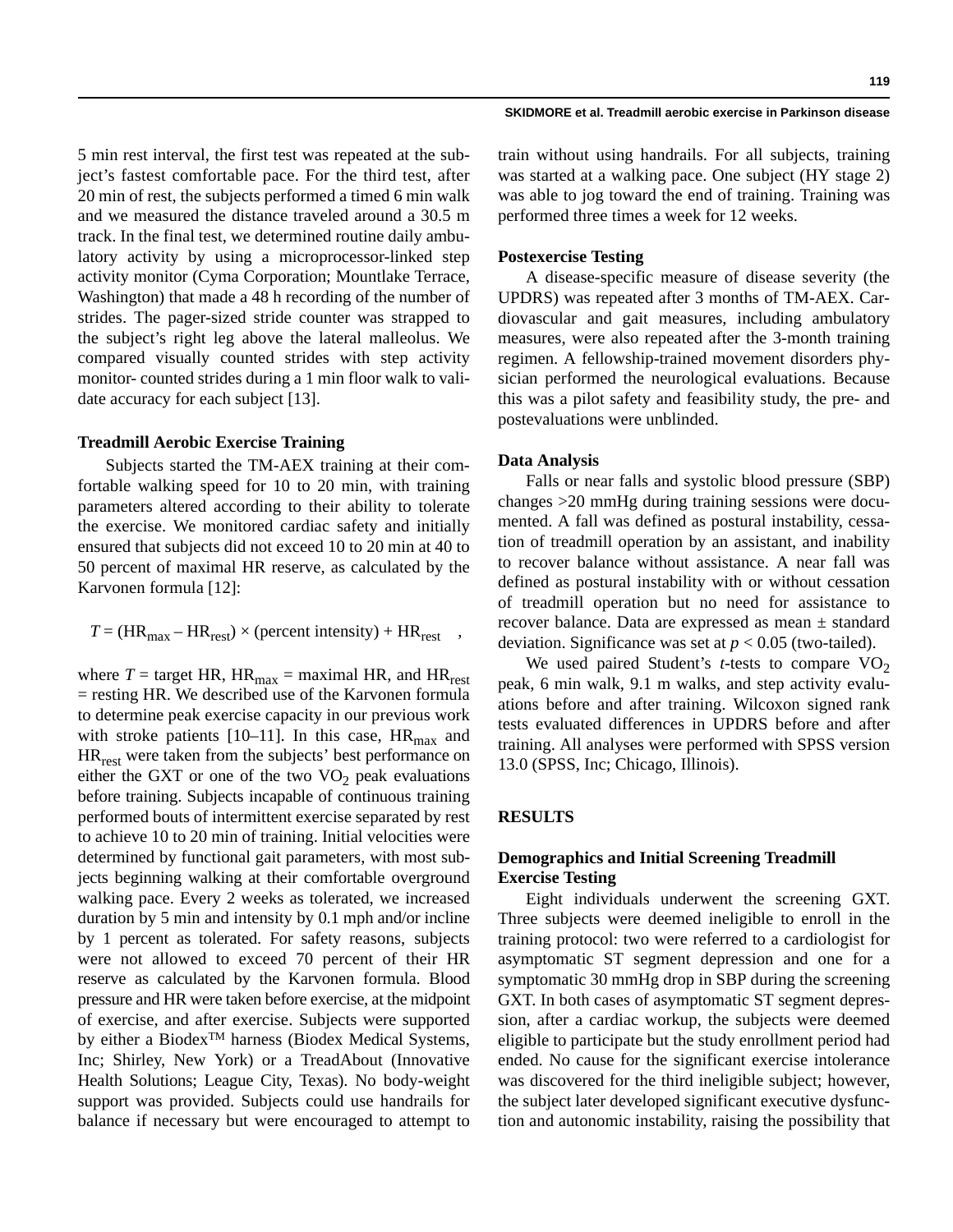he had levodopa-responsive parkinsonism rather than PD. No final diagnosis, however, is available because the patient was lost to follow-up. Five subjects enrolled in the study. Demographics for all screened subjects are presented in **Table 1**. Screened subjects reached peak effort at a velocity of  $0.7 \pm 0.2$  m/s,  $11 \pm 4$  percent grade, and  $9.2 \pm 2.6$  min, achieving a mean  $72 \pm 10$  percent of their age-predicted maximum HR.

# **Treadmill Aerobic Exercise Training Response**

Target treadmill velocity was determined by the subject's cardiovascular parameters  $(VO<sub>2</sub>)$  peak, peak ambulatory work capacity as defined by initial estimated METs, and self-selected walking speed). In two subjects, difficulties with gait coordination on the treadmill necessitated slow initial velocities. The cohort made steady advances in treadmill speed and peak ambulatory work capacity over the 3-month period (**Table 2**). **Table 3**

shows individual subject gains in treadmill speed, grade, and duration during the 3 months of TM-AEX training.

# **Safety**

Nine episodes of SBP drops >20 mmHg occurred in 136 exercise sessions. Two subjects had one asymptomatic episode each, while one subject had seven episodes (six asymptomatic and one symptomatic). In this subject (subject 1, HY stage 2), the symptomatic episode prompted a 3-week study interruption for cardiac evaluation. This subject experienced normal SBP elevations at exercise intensities that at other times had resulted in SBP drops. This subject had marked motor fluctuations, the highest baseline  $VO<sub>2</sub>$  peak, and the lowest baseline "on" UPDRS III (motor) score. No correlation between motor fluctuations and SBP changes was observed. Three weeks were added to the end of training to make up for the break in training. Two subjects (Subjects 5 and 6, HY stages 3 and 4, respectively) experienced four falls and

**Table 1.**

Demographic characteristics of subjects with Parkinson disease (PD) screened for participation in treadmill aerobic exercise study.

|                           |                |                  | All Subjects (mean $\pm$ SD) |       |                |                |                |                |                              |                              |
|---------------------------|----------------|------------------|------------------------------|-------|----------------|----------------|----------------|----------------|------------------------------|------------------------------|
| Category                  | $1^*$          | $\boldsymbol{2}$ | 3                            | $4^*$ | $5^*$          | $6^*$          | $7^*$          | 8              | <b>Screened</b><br>$(n = 8)$ | <b>Enrolled</b><br>$(n = 5)$ |
| <b>Status</b>             | E              | S                | $\overline{S}$               | E     | $\overline{E}$ | $\overline{E}$ | $\overline{E}$ | $\overline{S}$ |                              |                              |
| Age (yr)                  | 69             | 70               | 62                           | 71    | 78             | 61             | 57             | 70             | $67 \pm 7$                   | $67 \pm 8$                   |
| Sex                       | M              | M                | M                            | M     | M              | ${\bf F}$      | M              | $\mathbf M$    | $7/1$ <sup>†</sup>           | $4/1$ <sup>†</sup>           |
| Mean Duration of PD (yr)  | 10             | $\overline{c}$   | $\mathfrak{2}$               | 17    | 6              | 26             | 14             | 5              | $11 \pm 8$                   | $15 \pm 8$                   |
| <b>UPDRS</b>              |                |                  |                              |       |                |                |                |                |                              |                              |
| Total                     | 44             | 22               | 24                           | 52    | 64             | 53             | 54             | 113            | $53 \pm 28$                  | $53 \pm 7$                   |
| Cognitive (I)             | $\overline{c}$ | 2                | $\boldsymbol{0}$             | 4     | 6              | 3              | $\overline{4}$ | 7              | $4 \pm 2$                    | $4 \pm 1$                    |
| $ADL$ (II)                | 17             | 3                | 5                            | 17    | 19             | 15             | 18             | 30             | $19 \pm 18$                  | $17 \pm 1$                   |
| Motor $(III)$             | 16             | 15               | 17                           | 21    | 33             | 30             | 27             | 70             | $29 \pm 18$                  | $25 \pm 7$                   |
| Side Effects (IV)         | 9              | $\overline{2}$   | $\overline{2}$               | 10    | 6              | 5              | $\overline{4}$ | 8              | $6 \pm 3$                    | $7 \pm 3$                    |
| Hoehn and Yahr Stage      | $\mathfrak{2}$ | $\overline{2}$   | $\overline{2}$               | 2.5   | 3              | 4              | 3              | 4              | $2.7 \pm 0.7$                | $2.9 \pm 0.7$                |
| Cardiovascular Parameters |                |                  |                              |       |                |                |                |                |                              |                              |
| Treadmill Rate (m/s)      | 0.6            | 0.7              | 1.1                          | 0.8   | 0.4            | 0.8            | 0.7            | 0.6            | $0.7 \pm 0.2$                | $0.7 \pm 0.2$                |
| Treadmill Elevation (%)   | 16             | 10               | 12                           | 8     | 12             | 14             | 14             | 2              | $11 \pm 4$                   | $13 \pm 3$                   |
| Age-Predicted Max HR      | 151            | 150              | 158                          | 149   | 142            | 159            | 163            | 150            | $153 \pm 7$                  | $153 \pm 8$                  |
| Target HR (85% max)       | 128            | 128              | 134                          | 127   | 121            | 135            | 139            | 128            | $130 \pm 6$                  | $130 \pm 7$                  |
| Max HR During Testing     | 128            | 84               | 120                          | 104   | 85             | 134            | 124            | 105            | $110 \pm 19$                 | $115 \pm 20$                 |

\*Subjects enrolled in study. Of eight screened subjects, five enrolled while three failed to meet inclusion criteria during initial cardiac screening.

 $ADL$  = activities of daily living,  $E$  = enrolled,  $F$  = female,  $HR$  = heart rate,  $M$  = male, max = maximum,  $S$  = screened,  $SD$  = standard deviation, UPDRS = Unified Parkinson's Disease Rating Scale.

<sup>†</sup>Ratio of males/females.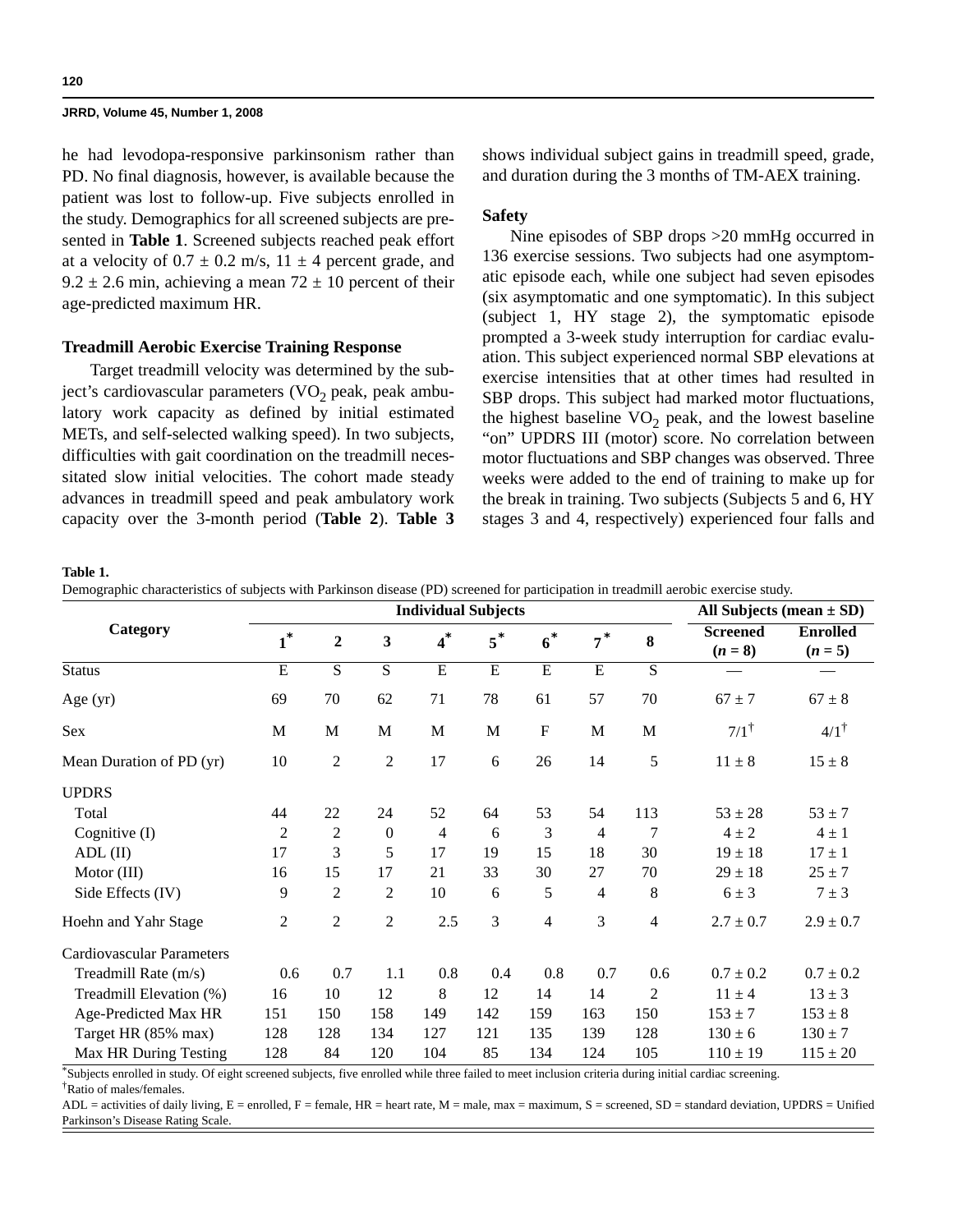#### **SKIDMORE et al. Treadmill aerobic exercise in Parkinson disease**

# **Table 2.**

Training parameters for five subjects with advanced Parkinson disease who participated in 3-month treadmill aerobic exercise program. Data shown as mean  $\pm$  standard deviation.

| <b>Exercise Parameter</b>                                           | <b>Start</b> | Week 2      | Week 4      | Week 6       | Week 8       | Week 10    | Week 12      |
|---------------------------------------------------------------------|--------------|-------------|-------------|--------------|--------------|------------|--------------|
| Treadmill Velocity (% of<br>comfortable walk speed)                 | $72 \pm 13$  | $86 \pm 17$ | $98 \pm 8$  | $100 \pm 16$ | $104 \pm 16$ | $110 + 17$ | $114 \pm 19$ |
| Workload (% of pretraining)<br>estimated maximal MET <sub>s</sub> ) | $41 \pm 5$   | $50 + 9$    | $60 \pm 13$ | $64 \pm 14$  | $64 + 13$    | $74 + 17$  | $79 + 22$    |
| $MET = metabolic equivalent.$                                       |              |             |             |              |              |            |              |

#### **Table 3.**

Overall change in treadmill training parameters during 3-month treadmill aerobic exercise program. Data shown as percent increase (initial→final).

| Category                              | Subject 1                   | Subject 4                  | Subject 5                  | Subject 6                  | Subject 7                  | Average                              |
|---------------------------------------|-----------------------------|----------------------------|----------------------------|----------------------------|----------------------------|--------------------------------------|
| Velocity $(m/s)$                      | 59 $(2.2 \rightarrow 3.5)$  | $28(1.8 \rightarrow 2.3)$  | $109(1.1 \rightarrow 2.3)$ | 47 $(1.7 \rightarrow 2.5)$ | $65(2.0 \rightarrow 3.3)$  | 56 $(1.8 \rightarrow 2.8^*)$         |
| Grade $(\%)$                          | $NA(2\rightarrow 4)$        | NA $(0\rightarrow 2)$      | NA $(0\rightarrow 3)$      | NA $(0\rightarrow 5)$      | NA $(0\rightarrow 6)$      | NA $(0.4 \rightarrow 4.0^{\dagger})$ |
| Duration (min)                        | 50 $(20 \rightarrow 30)$    | $25(20 \rightarrow 25)$    | 75 $(20 \rightarrow 35)$   | 50 $(20 \rightarrow 30)$   | 50 $(20 \rightarrow 30)$   | $52(20 \rightarrow 31^*)$            |
| Distance (km)                         | $163 (1.1 \rightarrow 2.9)$ | 60 $(1.0 \rightarrow 1.6)$ | $250(0.6 \rightarrow 2.1)$ | 60 $(1.0 \rightarrow 1.6)$ | $145(1.1 \rightarrow 2.7)$ | 120 $(1.0 \rightarrow 2.2^*)$        |
| $p < 0.005$ .<br>$\dagger p < 0.01$ . |                             |                            |                            |                            |                            |                                      |
| $NA = not applicable.$                |                             |                            |                            |                            |                            |                                      |

seven near falls, respectively, during training (11 events in 65 exercise sessions). Subjects fell into the gait harnesses, preventing injury in all cases.

## **Feasibility**

All enrolled subjects completed the training program. Subjects attended >90 percent of scheduled exercise sessions over the 3-month study, with the exception of the subject who had a 3-week break in training for cardiac evaluation. Two subjects took 1-week breaks for personal scheduling conflicts or minor medical reasons. Subjects' training progression is cataloged in **Table 2**.

## **PD Impairment and Performance Measures**

**Table 4** shows individual subject improvement before and after the intervention, as well as overall changes and statistical analysis on our small sample. UPDRS improved following 3 months of TM-AEX ( $p < 0.05$ ). In this small sample, the UPDRS III (motor) score was correlated with the 6 min walk distances  $(r = -0.917, p < 0.05)$ , fast timed 9.1 m walks ( $r = 0.97$ ,  $p < 0.01$ ), and initial VO<sub>2</sub> peaks ( $r = -0.90$ ,  $p < 0.05$ ). The 9.1 m walk speed did not significantly change. We found a trend toward increased 6 min walk distances and steps taken in 24 h.

## **Cardiovascular Fitness Measures**

For analysis, we compared the highest preexercise  $VO<sub>2</sub>$  peak evaluation with the poststudy  $VO<sub>2</sub>$  peak evaluation.  $VO<sub>2</sub>$  peak did not change. Peak ambulatory workload capacity (measured as estimated METs achieved at VO<sub>2</sub> peak) [12] increased 26 percent with TM-AEX ( $p <$ 0.02) (**Table 4**).

## **DISCUSSION**

This study shows that a progressive TM-AEX training program is feasible in selected individuals with PD and gait impairment. We encountered two safety issues: hypotension and falls. Exercise-triggered declines in SBP occurred in 9 (7%) of the 136 exercise sessions. Hypotensive episodes were not attributable to any known cardiac abnormalities and may be secondary to the autonomic dysfunction found to some degree in most patients with PD [14]. Previous research has reported that SBP often declines as PD progresses [15], which is believed to be associated with decreased noradrenaline when the individual is upright [16]. The response of noradrenaline to exercise in PD has not been studied, however. Levodopa and dopamine agonists can also reduce SBP [17], which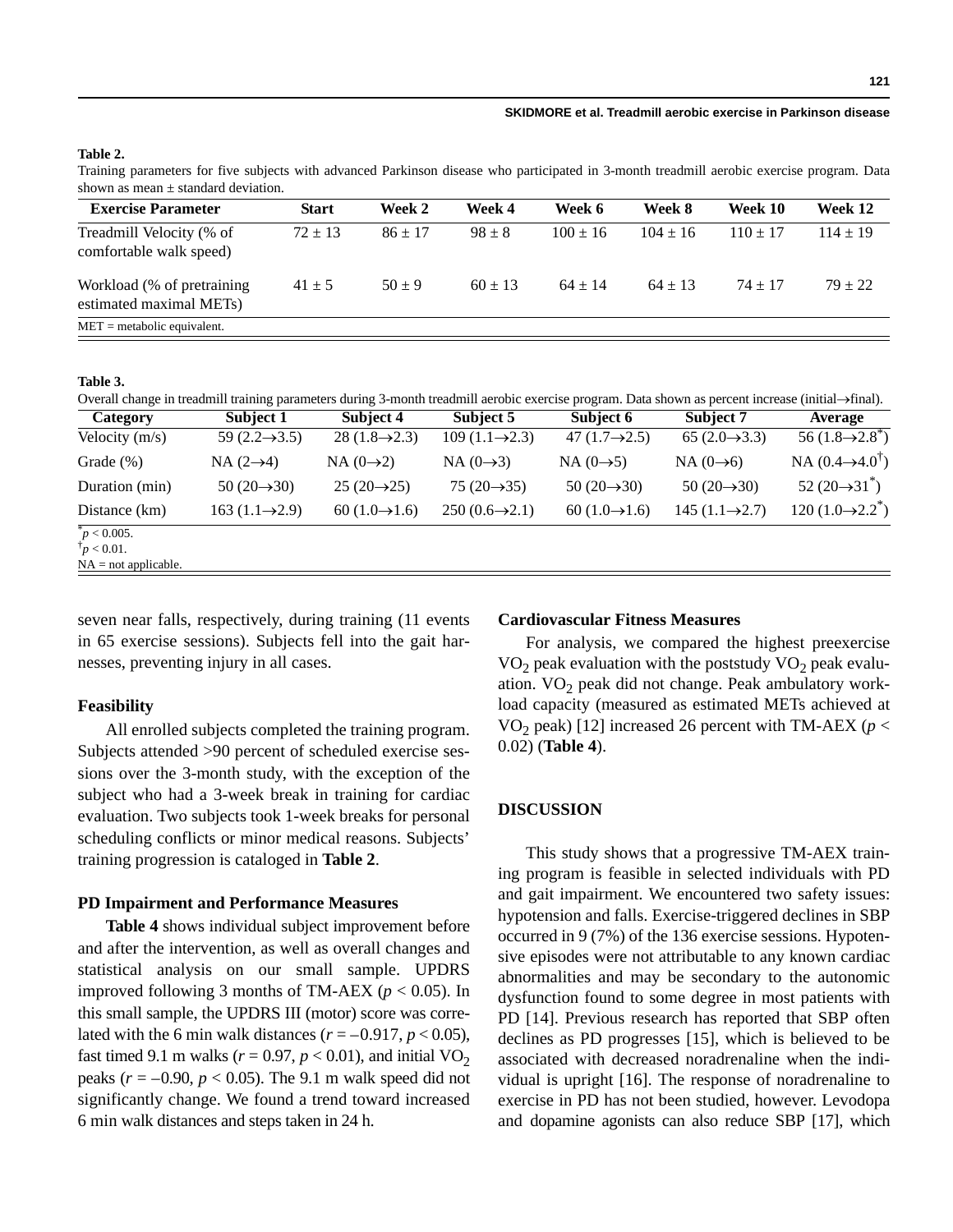## **Table 4.**

Effects of treadmill aerobic exercise on pre- and posttraining impairments, disability, fitness, ambulatory function, and general health status of five subjects with Parkinson disease.

| <b>Measure</b>                       | Average                       | Subject 1 |              | Subject 4      |       | Subject 5 |                | Subject 6 |       | Subject 7      |                |
|--------------------------------------|-------------------------------|-----------|--------------|----------------|-------|-----------|----------------|-----------|-------|----------------|----------------|
|                                      | $(\text{mean} \pm \text{SD})$ | Pre       | Post         | Pre            | Post  | Pre       | Post           | Pre       | Post  | Pre            | Post           |
| <b>UPDRS</b> Total                   |                               |           |              |                |       |           |                |           |       |                |                |
| Total                                | $9.40 \pm 5.03$ <sup>*</sup>  | 44        | 36           | 52             | 43    | 64        | 46             | 53        | 46    | 54             | 49             |
| Mental Status (I)                    | $1.80 \pm 1.79^{\dagger}$     | 2         | $\mathbf{0}$ | $\overline{4}$ | 5     | 6         | 2              | 3         | 1     | $\overline{4}$ | 2              |
| $ADL$ (II)                           | $1.40 \pm 2.19$               | 17        | 12           | 17             | 17    | 19        | 17             | 15        | 15    | 10             | 10             |
| Motor $(III)$                        | $5.20 \pm 4.21^{\dagger}$     | 16        | 16           | 21             | 12    | 33        | 23             | 30        | 27    | 26             | 22             |
| Complications (IV)                   | $0.60 \pm 2.07$               | 9         | 8            | 10             | 9     | 6         | $\overline{4}$ | 5         | 3     | $\overline{4}$ | $\overline{7}$ |
| Schwab/England ADL Scale             | $4.00 \pm 11.40$              | 90        | 90           | 90             | 70    | 60        | 70             | 80        | 70    | 80             | 80             |
| <b>Gait Measures</b>                 |                               |           |              |                |       |           |                |           |       |                |                |
| Self-Selected 9.1 m<br>Walk $(m/s)$  | $0.04 \pm 0.21$               | 2.0       | 1.8          | 2.0            | 2.2   | 3.0       | 3.1            | 3.2       | 2.9   | 2.5            | 2.5            |
| Fastest $9.1 \text{ m}$ Walk (m/s)   | $0.10 \pm 0.14$               | 1.5       | 1.2          | 1.5            | 1.4   | 2.4       | 2.3            | 2.4       | 2.3   | 2.1            | 2.2            |
| 6 Min Walk Distance (m)              | $47.00 \pm 44.45^{\dagger}$   | 591       | 679          | 490            | 570   | 353       | 421            | 418       | 427   | 457            | 447            |
| Free-Living Ambulator Activity       |                               |           |              |                |       |           |                |           |       |                |                |
| Average Steps in 24 h                | $2,110 \pm 2,116^{\dagger}$   | 7,697     | 7,153        | 5,857          | 7,214 | 4,897     | 10,472         | 7,052     | 9,257 | 5,327          | 7,284          |
| Cardiovascular Fitness               |                               |           |              |                |       |           |                |           |       |                |                |
| $VO2$ Peak (mL/kg/min)               | $1.42 \pm 3.05$               | 34.5      | 35.8         | 22.3           | 20.6  | 17.6      | 21.3           | 17.0      | 22.2  | 22.7           | 21.3           |
| Peak Ambulatory<br>Workload Capacity | $1.54 \pm 1.13$ <sup>*</sup>  | 8.7       | 10.9         | 6.2            | 7.2   | 4.7       | 7.9            | 6.6       | 7.3   | 6.5            | 7.1            |
| $p < 0.05$ .                         |                               |           |              |                |       |           |                |           |       |                |                |

 $\phi^{\dagger}$ *p* < 0.10 (trend).

ADL = activities of daily living, SD = standard deviation, UPDRS = Unified Parkinson's Disease Rating Scale,  $VO<sub>2</sub> = oxygen consumption$ .

may complicate this population's cardiopulmonary response to exercise. Notably, of eight patients screened, three patients were unable to participate in the study because of findings on the initial exercise stress test. In two cases, unsuspected cardiac disease was discovered that required further evaluation. Both of these patients ultimately were cleared for participation in the study but enrollment had ended. In the third case, a significant symptomatic drop in SBP during the initial stress test suggested significant issues with exercise tolerance and mandated exclusion from the study. This excluded patient was levodopa responsive and diagnosed with probable idiopathic PD by a movement disorders specialist; however, a subsequent relatively rapid rate of progression of executive dysfunction and autonomic instability raises the possibility of parkinsonism, including a more diffuse Lewy body process or multiple systems atrophy. Although we screened a small number of patients, this relatively high rate of exclusion based on initial cardiac testing is interesting and merits further study. For example, as exercise is studied further, individuals with other causes of levodoparesponsive parkinsonism might be a part of the subject

pool as a result of diagnostic uncertainty. Carefully monitored larger studies, therefore, need to define the cardiac risk that exercise may pose for patients with a PD diagnosis, characterize the impact of autonomic dysfunction on exercise tolerance, and optimize exercise regimens for patients with PD.

Disease severity, as measured by the UPDRS, improved after training. TM-AEX may improve neurological function in PD as a result of improved external cueing that facilitates gait patterning; this finding has been reported for spinal cord injury [18–19], stroke [20–21], and PD [2]. TM-AEX may also stimulate task-repetitive locomotor relearning [21]. Other potential mechanisms of improvement include musculoskeletal conditioning and aerobic fitness. In animal models of PD, TM-AEX has resulted in neuroprotective effects, preventing dopaminergic neuronal degeneration in 6-hydroxydopamine rats and 1-methyl-4 phenyl-1,2,5,6-tetrahydropyridine mice [22]. Exerciserelated neuroprotection may be associated with induction of glial cell-derived neurotrophic factor [14], a growth factor known to be a potent neuroprotectant for dopaminergic neurons. In a prospective study of 48,574 men and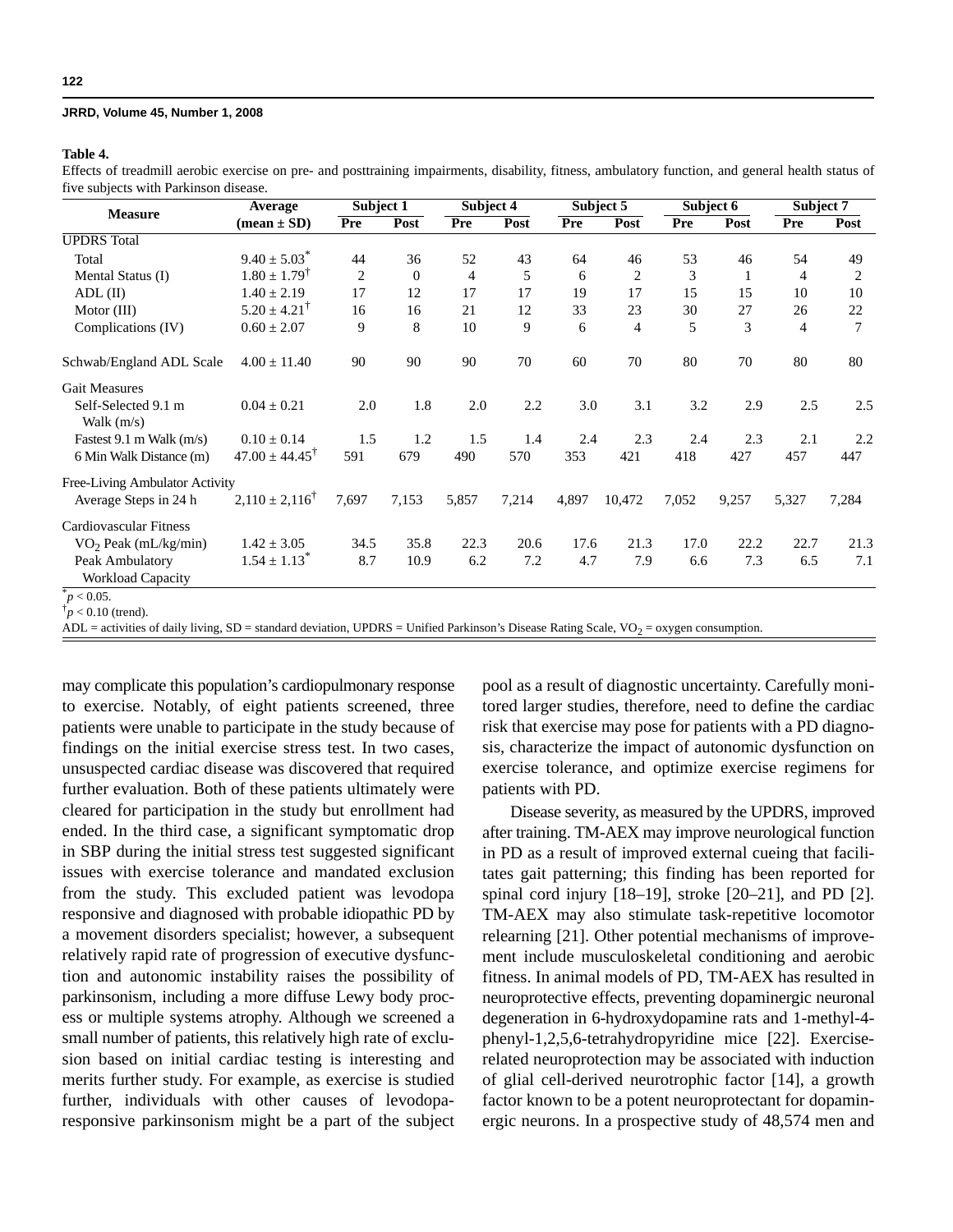## **SKIDMORE et al. Treadmill aerobic exercise in Parkinson disease**

77,254 women, Chen et al. found that the men's greater baseline physical activity was associated with a lower risk of developing PD [23]. An important, unanswered question is whether exercise interventions can potentially modify growth factors and neurochemistry in individuals with PD and thus improve motor control or alter the natural history of the functional decline.

Few studies have investigated whether task-repetitive exercise increases daily mobility and function in PD. TM-AEX increased peak ambulatory workload capacity 26 percent, similar to results reported with exercise training in subjects with stroke [10–11]. Notably, despite the subjects' improved peak ambulatory workload capacity, we observed no changes in mean  $VO<sub>2</sub>$  peak, a wellestablished index of cardiovascular fitness [12]. This finding is not unexpected, because our experience with patients with stroke is that functional motor gains (and related peak ambulatory workload capacity) improve before cardiovascular improvement is observed. While  $VO<sub>2</sub>$  peak is a good measure of cardiovascular fitness, it does not measure musculoskeletal components of fitness that are likely to be defective in PD. Patients may need to improve musculoskeletal fitness (as measured by estimated METs) before they can improve  $VO<sub>2</sub>$  peak. This finding, seen in our experience with stroke patients, suggests that longer training with neurological populations may be required for functional motor gains to improve enough to allow cardiovascular improvement [10–11].

Functional ambulatory capacity improved in our small cohort. Microprocessor-linked step-activity monitoring showed a 34-percent increase in daily step activity, suggesting that TM-AEX may translate into improved mobility. Our findings suggest a use for portable monitoring of free-living ambulatory activity in PD and provide evidence that daily ambulation may be modifiable with exercise.

# **CONCLUSIONS**

This pilot study demonstrated that TM-AEX is feasible in selected PD subjects with gait impairment. Hypotensive episodes and falls were identified as safety concerns, and we noted that three of eight patients could not participate because of issues identified during the initial cardiac stress testing. Among the subjects who participated, the intervention improved their walking speed, home ambulation, peak ambulatory workload

capacity, and UPDRS scores. Generalizability of these results is limited since the study was a single-arm, unblinded study with a small sample size. Randomized studies are needed for a better understanding of the potential for task-oriented exercise training to improve locomotor function and metabolic fitness.

# **ACKNOWLEDGMENTS**

Dr. Skidmore is now with the Department of Neurology, University of Florida School of Medicine, Gainesville, Florida.

This material was based on work supported by the VA Research and Development Center of Excellence in Task-Oriented Exercise and Robotics in Neurological Disease; the VA Stroke Research Enhancement Award Program; the VA Geriatrics Research, Education, and Clinical Center; the Rosalyn Newman Foundation; the University of Maryland Claude D. Pepper Older Americans Independence Center (grant P60AG12583); and a Medtronics Movement Disorders Fellowship.

The authors have declared that no competing interests exist.

#### **REFERENCES**

- 1. Sofuwa O, Nieuwboer A, Desloovere K, Willems AM, Chavret F, Jonkers I. Quantitative gait analysis in Parkinson's disease: Comparison with a healthy control group. Arch Phys Med Rehabil. 2005;86(5):1007–13. [\[PMID: 15895349\]](http://www.ncbi.nlm.nih.gov/sites/entrez?Db=pubmed&Cmd=ShowDetailView&TermToSearch=15895349)
- 2. Frenkel-Toledo S, Giladi N, Peretz C, Herman T, Gruendlinger L, Hausdorff JM. Treadmill walking as an external pacemaker to improve gait rhythm and stability in Parkinson's disease. Mov Disord. 2005;20(9):1109–14. [\[PMID: 15929090\]](http://www.ncbi.nlm.nih.gov/sites/entrez?Db=pubmed&Cmd=ShowDetailView&TermToSearch=15929090)
- 3. Miyai I, Fujimoto Y, Yamamoto H, Ueda Y, Saito T, Nozaki S, Kang J. Long-term effect of body weightsupported treadmill training in Parkinson's disease: A randomized controlled trial. Arch Phys Med Rehabil. 2002; 83(10):1370–73. [\[PMID: 12370870\]](http://www.ncbi.nlm.nih.gov/sites/entrez?Db=pubmed&Cmd=ShowDetailView&TermToSearch=12370870)
- 4. Protas EJ, Mitchell K, Williams A, Qureshy H, Caroline K, Lai EC. Gait and step training to reduce falls in Parkinson's disease. NeuroRehabilitation. 2005;20(3):183–90. [\[PMID: 16340099\]](http://www.ncbi.nlm.nih.gov/sites/entrez?Db=pubmed&Cmd=ShowDetailView&TermToSearch=16340099)
- 5. Bergen JL, Toole T, Elliott RG 3rd, Wallace B, Robinson K, Maitland CG. Aerobic exercise intervention improves aerobic capacity and movement initiation in Parkinson's